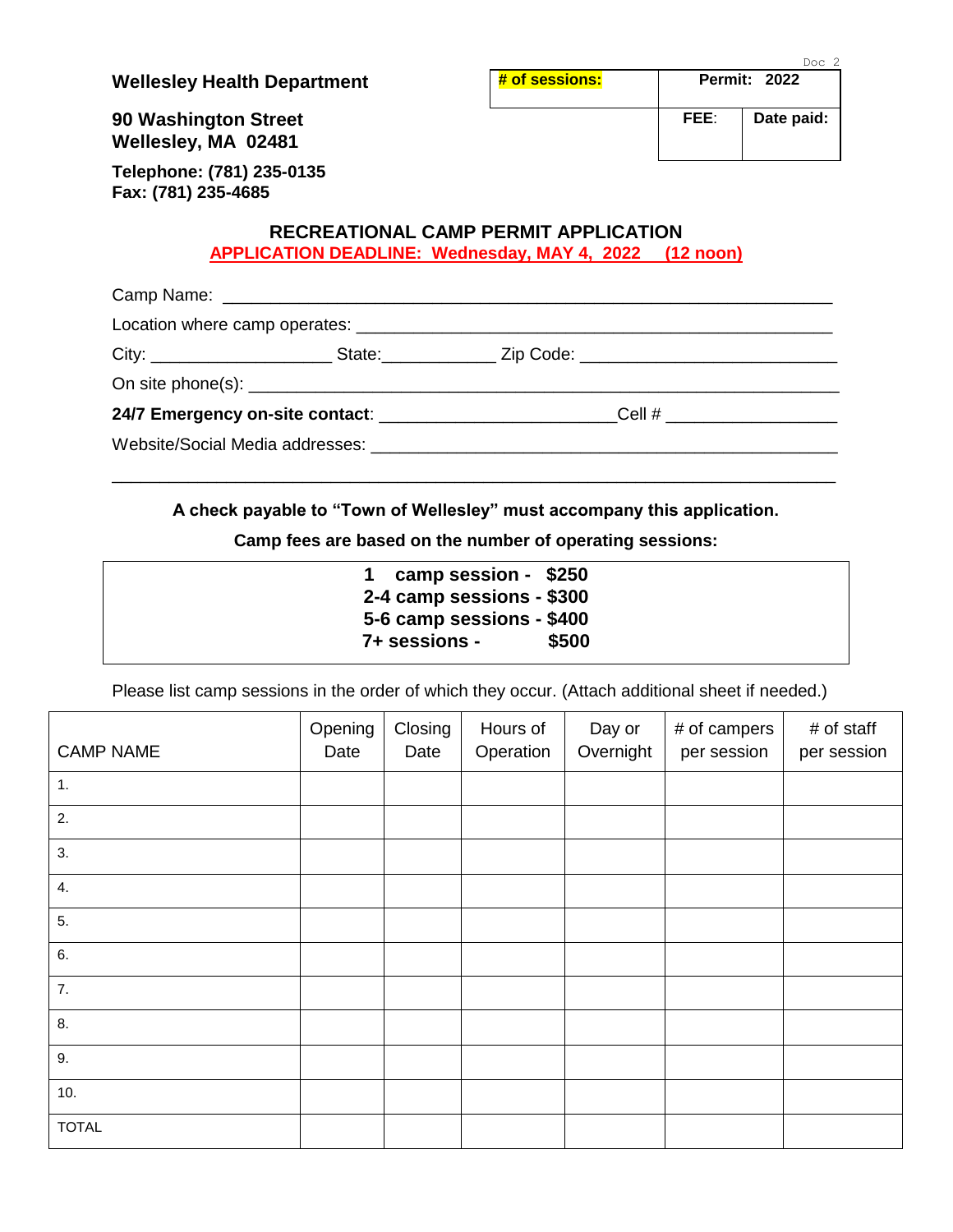#### **CAMP OWNER/ORGANIZATION INFORMATION**

|  | State: ______________________Zip:________ |
|--|-------------------------------------------|
|  |                                           |
|  |                                           |
|  |                                           |
|  |                                           |

## **CAMP DIRECTOR/OPERATOR INFORMATION (IF DIFFERENT THAN OWNER)**

|  | Residential, Trip, Travel must be 25 yrs.+ |
|--|--------------------------------------------|
|  |                                            |
|  |                                            |
|  |                                            |

\_\_\_\_\_\_\_\_\_\_\_\_\_\_\_\_\_\_\_\_\_\_\_\_\_\_\_\_\_\_\_\_\_\_\_\_\_\_\_\_\_\_\_\_\_\_\_\_\_\_\_\_\_\_\_\_\_\_\_\_\_\_\_\_\_\_\_\_\_\_\_\_\_\_\_\_

### **CAMP OPERATING INFORMATION**

| If the camp previously operated in Massachusetts provide year(s) the camp operated and the                                                                                                                                                       |                                                                                                                                                                                                                                |                                  |             |  |
|--------------------------------------------------------------------------------------------------------------------------------------------------------------------------------------------------------------------------------------------------|--------------------------------------------------------------------------------------------------------------------------------------------------------------------------------------------------------------------------------|----------------------------------|-------------|--|
| name(s) operated under:                                                                                                                                                                                                                          |                                                                                                                                                                                                                                |                                  |             |  |
|                                                                                                                                                                                                                                                  |                                                                                                                                                                                                                                |                                  |             |  |
| Has the camp's license ever been suspended or revoked: (check):                                                                                                                                                                                  |                                                                                                                                                                                                                                |                                  |             |  |
| Suspended Suspended Suspended Suspended Suspended Suspended Suspended Suspended Suspended Suspended Suspended Suspended Suspended Suspended Suspended Suspended Suspended Suspended Suspended Suspended Suspended Suspended Su<br><b>Neither</b> |                                                                                                                                                                                                                                |                                  |             |  |
| Swimming Pool:                                                                                                                                                                                                                                   | Yes: $\_\_$                                                                                                                                                                                                                    | Pool location: _________________ |             |  |
| Bathing Beach:                                                                                                                                                                                                                                   | Yes: $\_\_$                                                                                                                                                                                                                    | Beach location: ________________ |             |  |
| Meals Purchased:                                                                                                                                                                                                                                 | Yes: $\_\_$                                                                                                                                                                                                                    |                                  |             |  |
| Bring own lunch                                                                                                                                                                                                                                  | Yes: the control of the control of the control of the control of the control of the control of the control of the control of the control of the control of the control of the control of the control of the control of the con | Snack Provided                   | Yes: $\_\_$ |  |
| Meals Provided:                                                                                                                                                                                                                                  | Yes: the control of the control of the control of the control of the control of the control of the control of the control of the control of the control of the control of the control of the control of the control of the con | Bring Own Snack: Yes: _____      |             |  |
|                                                                                                                                                                                                                                                  |                                                                                                                                                                                                                                |                                  |             |  |
|                                                                                                                                                                                                                                                  |                                                                                                                                                                                                                                |                                  |             |  |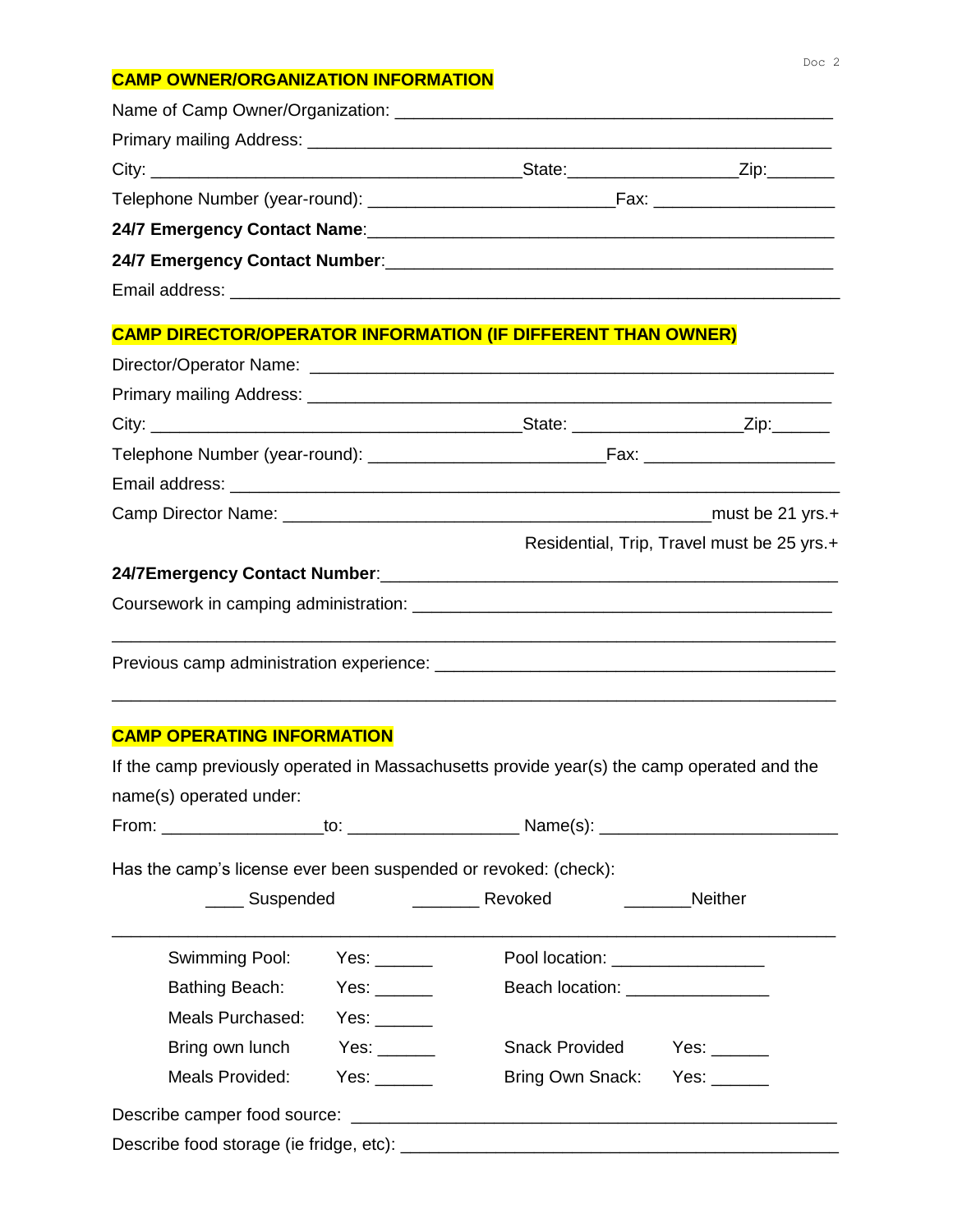#### **Health Care Consultant Information**

| Type of Medical License, Registration or Training (See 105 CMR 430.159(A): |
|----------------------------------------------------------------------------|
|                                                                            |

### **Health Care Supervisor Information**

| Name:                                                                      | must be $18$ yrs. $+$ |
|----------------------------------------------------------------------------|-----------------------|
| MA License Number:                                                         |                       |
| Type of Medical License, Registration or Training (See 105 CMR 430.159(C): |                       |

\_\_\_\_\_\_\_\_\_\_\_\_\_\_\_\_\_\_\_\_\_\_\_\_\_\_\_\_\_\_\_\_\_\_\_\_\_\_\_\_\_\_\_\_\_\_\_\_\_\_\_\_\_\_\_\_\_\_\_\_\_\_\_\_\_\_\_\_\_\_\_\_\_\_\_\_

#### **Aquatics Director Information**

|                                        |                                            | must be 21 yrs.+ |
|----------------------------------------|--------------------------------------------|------------------|
| Lifeguard Certificate issued by:       |                                            |                  |
|                                        | Expiration date: _______________________   |                  |
| American Red Cross CPR Certificate:    |                                            |                  |
|                                        | Expiration date: _________________________ |                  |
| <b>American First Aid Certificate:</b> |                                            |                  |
|                                        | Expiration date: _______________________   |                  |
|                                        |                                            |                  |

\_\_\_\_\_\_\_\_\_\_\_\_\_\_\_\_\_\_\_\_\_\_\_\_\_\_\_\_\_\_\_\_\_\_\_\_\_\_\_\_\_\_\_\_\_\_\_\_\_\_\_\_\_\_\_\_\_\_\_\_\_\_\_\_\_\_\_\_\_\_\_\_\_\_\_\_